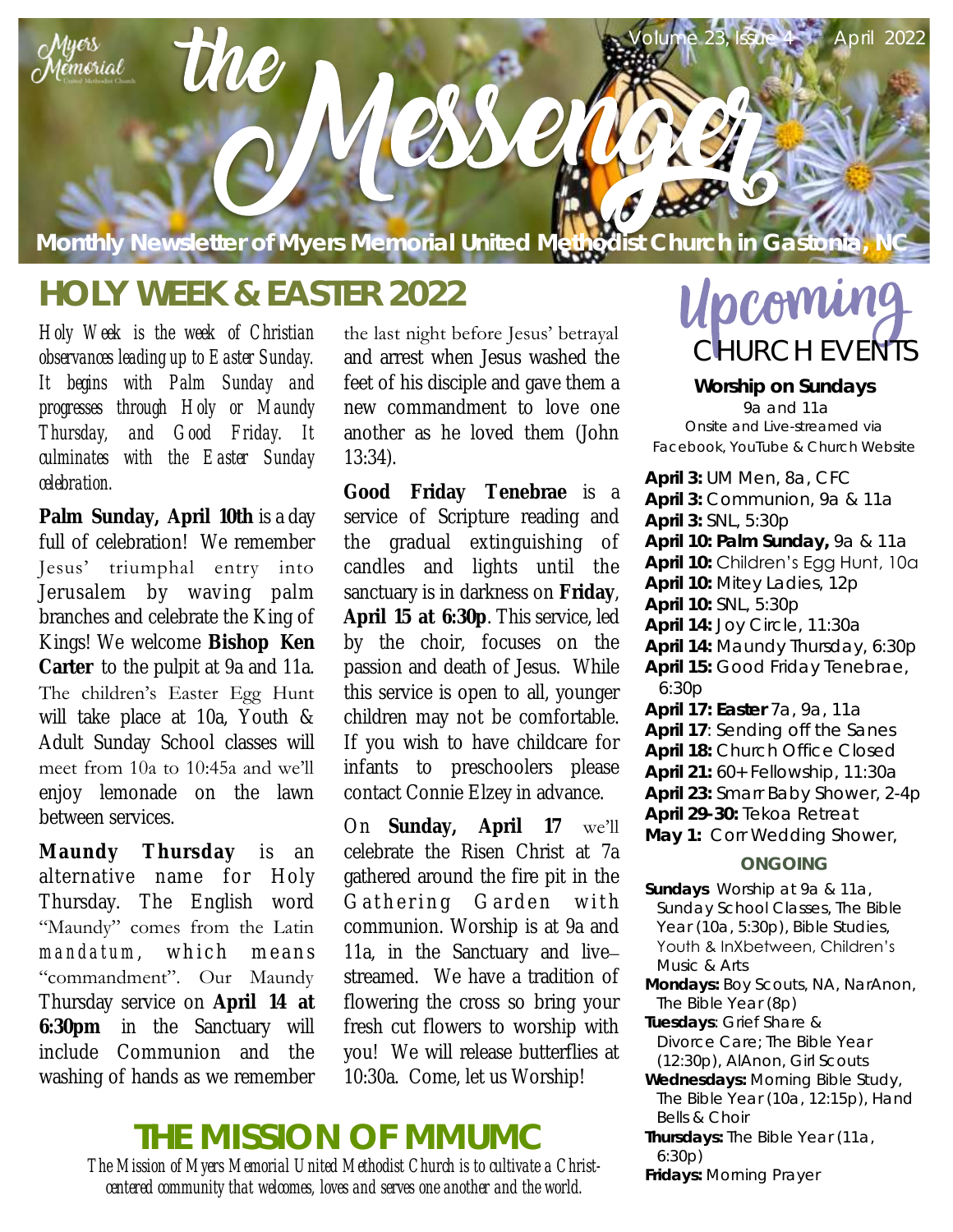## LETTER FROM STAFF PARISH

In March, Staff Parish received notice that Tony Sane would be leaving Myers as our Director of Music and has accepted a position at a church in Mount Pleasant, SC. Tony's last day with us will be Sunday, April 17. We have all been blessed by Tony's gifts these last five years. We are grateful for his leadership and the relationships we have formed with him and Haley. As sad as we are to see them go, we are also excited about this wonderful opportunity for Tony to continue to grow his gifts and use them to build God's kingdom. We ask that you pray for Tony & Haley during this time of transition and join us on April 17th between services to send them off with our love and blessings. We also ask that you pray for God's guidance as the Staff Parish seeks the next faithful steps for Myers Memorial UMC as we continue to build on the strong foundation in our Music Ministry. If you have any questions, please reach out to Staff Parish Chairperson, Randy Black, *randyblack102@gmail.com* or Pastor Sally Queen, *pastor@myersmemorialumc.com.*



#### UNITED METHODIST MEN

United Methodist Men is open to all men who wish to gather for fellowship, devotion and service. Gather at 8a on April 3rd in the CFC. If you have questions about UMM at Myers Memorial UMC, please contact Mike Rhodes, call/text: 980-329-2484 or email rhodesmike82@gmail.com.

## WELCOME BISHOP CARTER

On Sunday, April 10th, Palm Sunday, we welcome Bishop Kenneth H. Carter to the pulpit at Myers

Memorial UMC. Bishop Carter serves as the resident bishop of both the Western North Carolina and Florida Conferences and asked if he could preach at Myers Memorial UMC this spring to celebrate the shared ministry of making disciples for the



transformation of the world! Bishop Carter has served as the president of the Council of Bishops of The UMC, moderator of The Commission on a Way Forward, and is a consulting faculty member at Duke University Divinity School. Bishop Carter is author of 18 books, most recently a memoir, "God Will Make a Way" (Abingdon, 2021). Bishop Carter served the WNC Conference for 28 years as a local church pastor before serving as a District Superintendent prior to his election as bishop. Welcome, Bishop Carter!

#### HELLO! HI YA! WELCOME!

Greeters and Worship Guides are needed for a new rotation of service. If you would love to see everyone who comes to worship, then this is the place to serve! You have the opportunity to greet each person who comes into the sanctuary with the friendliness Myers is known for! Please contact Tresca McSwain (thmcswain@gmail.com, 704-477- 7447) for this service opportunity.

#### PARKING LOT NEWS

Did you see the new pumpkin patch parking lot? We anticipate the paving to be completed in time for Easter! Thank you for your generosity to make this much needed upgrade to our facility! On Palm Sunday, consider parking on the new lot as the CFC Parking Lot will be blocked off between 8:30a and 10:30a for the safety of the children and families participating in the Easter Egg Hunt.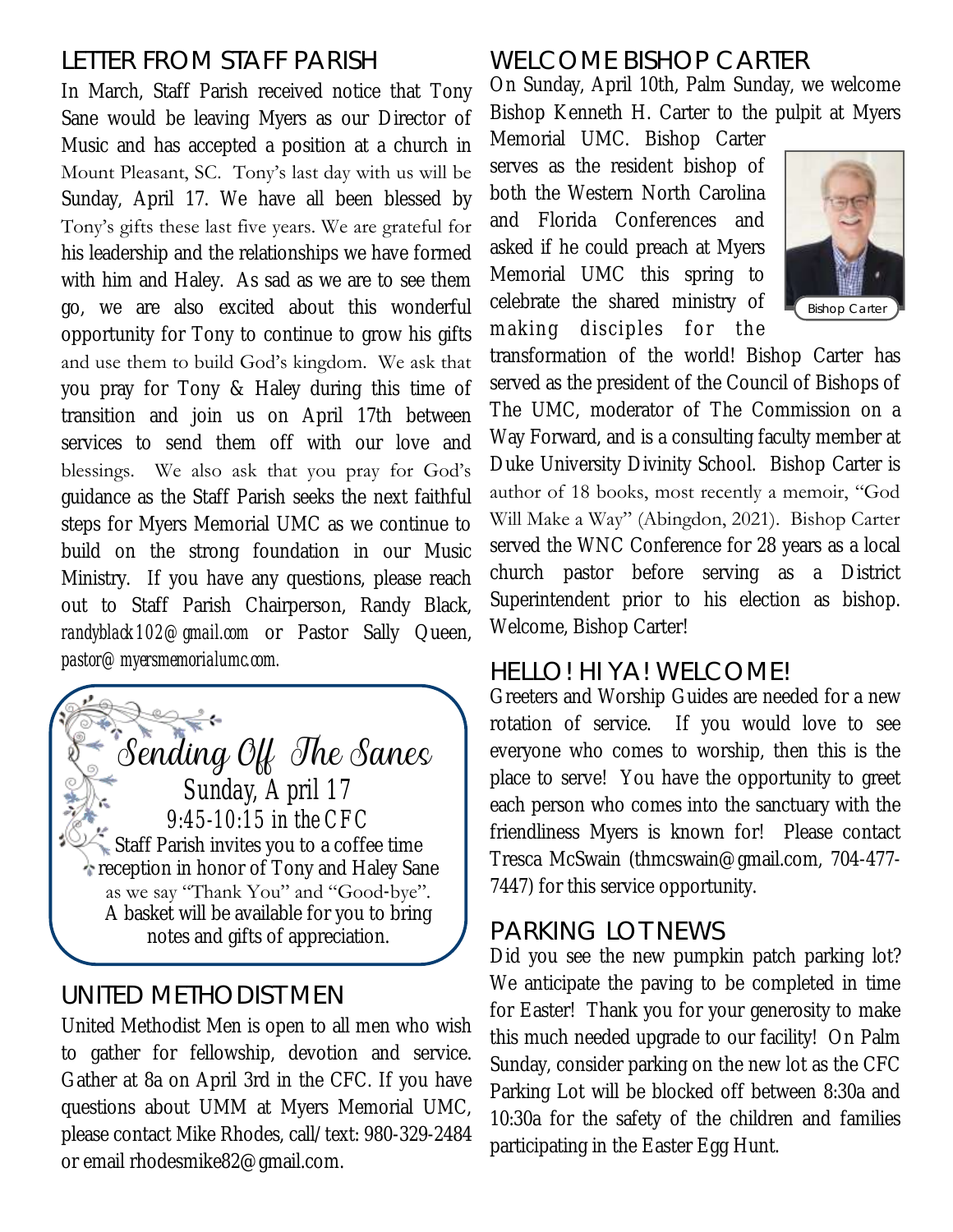

#### *Sunday Groups*

- **10am** New Life Class (Wendy Wade, facilitator) In Person, New Life Classroom
- **5:30pm** Sunday Night Live (Allison Evanoff, Tonda Coonce & Susan Robinson, facilitators) In Person, E-104

#### *Monday Groups*

 **8pm** via Zoom (Marty Brown, Thomas & Brinkley Rhodes, facilitators)

#### *Tuesday Group*

 **12:30pm** via Zoom (Rev. Sarah Davis, facilitator)

#### *Wednesday Groups*

- **10am** Morning Bible Study, (Debbie Brown, facilitator) In Person, Asbury Room
- **12:15pm** Staff Bible Year Group, ends April 13th, In Person, E-104

#### *Thursday Groups*

- **11am** (Ann Peninger & Laurie Knight, facilitators) In Person, E-104
- **6:30pm** Soul Purpose (Rev. Everett Stoddard, facilitator) In Person and Zoom, Asbury Room

# APRIL 2022 Daily Readings

- $\Rightarrow$  April 1 Leviticus 15:1-Leviticus 18:30
- $\Rightarrow$  April 2 Leviticus 19:1-Leviticus 22:44
- $\Rightarrow$  April 3 Leviticus 24:1-Leviticus 27:34
- $\Rightarrow$  April 4 Numbers 1:1-Numbers 4:49
- $\Rightarrow$  April 5 Numbers 5:1-Numbers 7:89
- $\Rightarrow$  April 6 Numbers 8:1-Numbers 10:36
- $\Rightarrow$  April 7 Numbers 11:1-Numbers 14:45
- $\Rightarrow$  April 8 Numbers 15:1-Numbers 18:32
- $\Rightarrow$  April 9 Numbers 19:1-Numbers 21:35
- $\Rightarrow$  April 10 Numbers 21:1-Numbers 25:18
- $\Rightarrow$  April 11 Numbers 26:1-Numbers 31:54
- $\Rightarrow$  April 12 Numbers 32:1-Numbers 36:13
- $\Rightarrow$  April 13 Deuteronomy 1:1-Deut. 4:49
- $\Rightarrow$  April 14 Deut. 5:1-Deut. 8:20
- $\Rightarrow$  April 15 Deut. 9:1-Deut. 12:32
- $\Rightarrow$  April 16 Deut. 13:1-Deut. 16:22
- $\Rightarrow$  April 17 Deut. 17:1-Deut. 20:20
- $\Rightarrow$  April 18 Deut. 21:1-Deut. 25:19
- $\Rightarrow$  April 19 Deut. 26:1-Deut. 30:20
- $\Rightarrow$  April 20 Deut. 31:1-Deut. 34:12
- $\Rightarrow$  April 21 Joshua 1:1-Joshua 3:17
- $\Rightarrow$  April 22 Joshua 4:1-Joshua 6:27
- $\Rightarrow$  April 23 Joshua 7:1-Joshua 11:23
- $\Rightarrow$  April 24 Joshua 12:1-Joshua 17:18
- $\Rightarrow$  April 25 Joshua 18:1-Joshua 24:33
- $\Rightarrow$  April 26 Judges 1:1-Joshua 3:6
- $\Rightarrow$  April 27 Judges 3:7-Joshua 5:31
- $\Rightarrow$  April 28 Judges 5:1-Joshua 8:35
- $\Rightarrow$  April 29 Judges 9:1-Joshua 12:15
- $\Rightarrow$  April 30 Judges 13:1-Joshua 16:31

# www.MyersMemorialUMC.org/the-bible-year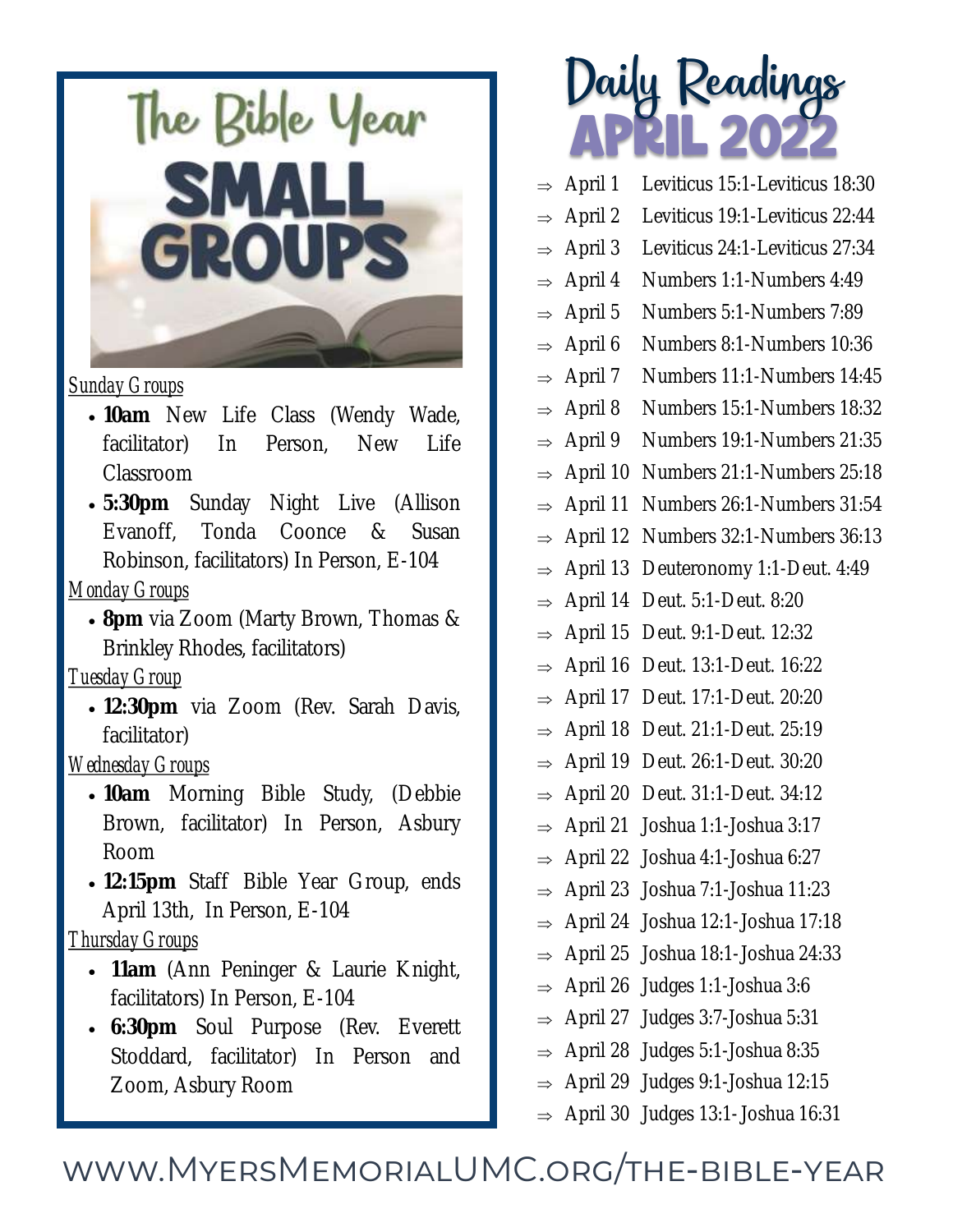# SUPPORT GROUPS

*GriefShare* meets in the Narthex on Tuesdays at 10a. *DivorceCare* meets via zoom on Tuesdays at 6:30p. If you or someone you know would like to know more about these support groups please contact Connie Elzey at 704-864-3222 ext. 105 or dce@myersmemorialumc.com

## BABY SHOWER CELEBRATION

You're invited to a baby shower to celebrate the arrival of Baby Boy Smarr, son of Blake and Alexa McCullen Smarr on Saturday, April 23rd. Drop in the CFC between 2p and 4p to shower them with love. A gift registry for Baby Boy Smarr can be found on Amazon and Target.

#### 60+ FELLOWSHIP

This monthly fellowship group is open to all who wish to participate and find them in this age range! If you've ever met the folks that gather - they're super young at heart! Each month they gather for fellowship at a location around town. This March you're invited to gather at *Pita Wheel (110 S. York St. Gastonia)* at 12:30 am on Thursday, April 21st. Invite a friend!

#### HEALTH CABINET SURVEY

The Myers Health Cabinet would like you to help live out their vision *to be a reliable resource to promote, educate, and encourage growth of mind, body and spirit through Christ for our congregation, community and beyond*. What do you need, want or desire for future ministry? Visit www.MyersMemorialUMC.org/ health-cabinet to complete a brief survey. Paper surveys are available in the Narthex and the Office.

**Church Office Hours**  Mondays - Thursdays 8:30a to 4p *Closed on Fridays*

Closed April 18, Easter Monday

#### COMMUNION ON APRIL 3

The Sacrament of Communion will be offered on April 3 during the 9a and 11a worship services. You will be invited to come forward to receive a piece of bread and a small cup of juice. If you wish to partake in the pews, please pick up a small bag of prepared elements as you enter the sanctuary. The altar will be open for prayer. We continue to maintain safe health protocols for partaking in the bread and juice, yet we celebrate having communion together in the Sanctuary. Communion is open to all persons, regardless of age, for this is the Lord's table, not ours. If you are unable to participate and would like to receive the consecrated (blessed) elements, please contact the church office and we will make arrangements for you to share in the body of Christ.

#### MEET THE NEWLYWEDS

You are invited to a Wedding Shower celebrating Rory & Taylor Black Corr on Sunday, May 1st in the CFC from 2p to 3:30p. A registry can be found at [www.theknot.com/taylorblackandrorycorr](http://www.theknot.com/taylorblackandrorycorr)  Taylor is the daughter of Randy & Lee Black and granddaughter of Renée Justice and the late Rev. Henry A. Justice. The couple will be wed out of state on April 23.

#### CHILDREN'S MUSIC & WORSHIP ARTS

*Tony Sane, Director of Music, tony@myersmemorialumc.com* Preschool through 4th graders are invited for an hour of music, crafts and other fun worship arts activities each Sunday evening. We'll move, make music and praise God with our whole selves! We will meet 5:30-6:30p on the 3rd floor of the education building. All children are invited to participate! Children will sing on April 10 at the 11a worship service. We will not meet on Easter, April 17 and April 24th will be our final rehearsal this spring.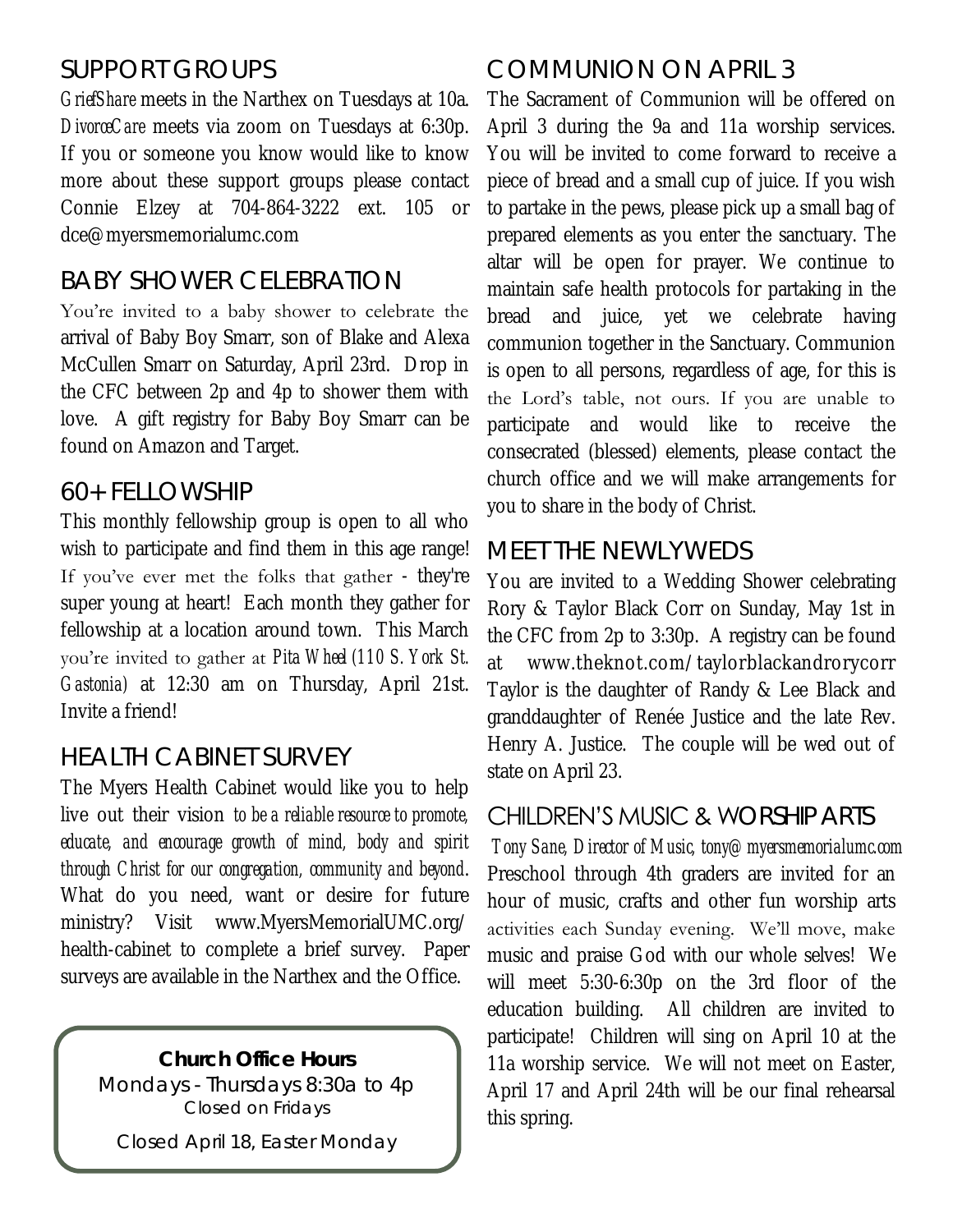

#### **After 2 years of a pandemic, it is time for a "Homecoming" at Camp Tekoa in Hendersonville, NC for our Annual Church-Wide Retreat!**

This Myers Memorial Church Retreat tradition at Camp Tekoa began in 1997! If you have never been to Camp Tekoa it is time to reserve your cabin and join us! If you have been on our retreat in the past, it is time to return for this "Homecoming". Camp Tekoa will prepare our breakfast and lunch on Saturday, all other meals and snacks are on your own. Want to know about this UMC Conference camp? [www.camptekoa.org](http://www.camptekoa.org)

Camp Tekoa offers us a variety of opportunities for all ages: rocking chairs on the porch, quiet places to read, foursquare, fishing, hiking, disc golf, basketball court, soccer field, ga-ga ball pit, children's playground and more. We will also have scheduled opportunities for paddleboats, canoes, a zipline and swimming.

Please note our schedule. If you are arriving on Saturday we hope you will join us in time for our devotion Saturday morning as we begin our "Journey with Ruth".. Overnight accommodations will be arranged by family units.

Off-Site offers more hiking at Dupont Falls, Flat Rock and Hendersonville. If you plan to go hiking on Saturday, Camp Tekoa will prepare you a bag lunch.

Stay over night, come for the day, retreat with us to the beautiful mountains of Hendersonville, NC where we call Camp Tekoa, "home".

> Register with Connie Elzey dce@myersmemorialumc.com, 704-864-3222. Pay online: MyersMemorialUMC.org/tekoa

#### **Friday, April 29:**

Arrive after 1 pm Supper on your own S'mores in the Pavilion **8:30p** Welcome & Tekoa Orientation **11p** Quiet Time, Lights out

#### **Saturday, April 30**

Porch Rocking All Day! **8a** Breakfast **8:45a** Devotion **9:30-11a** Boating **Noon** Lunch **1p-2:30p** Zipline **2:30-4p** Swimming & Boating **4p** Camp Store will open **5p** MMUMC Worship/ Communion Supper on your own

**Fri/Sat:** \$50/person **Saturday only:** 

\$25/person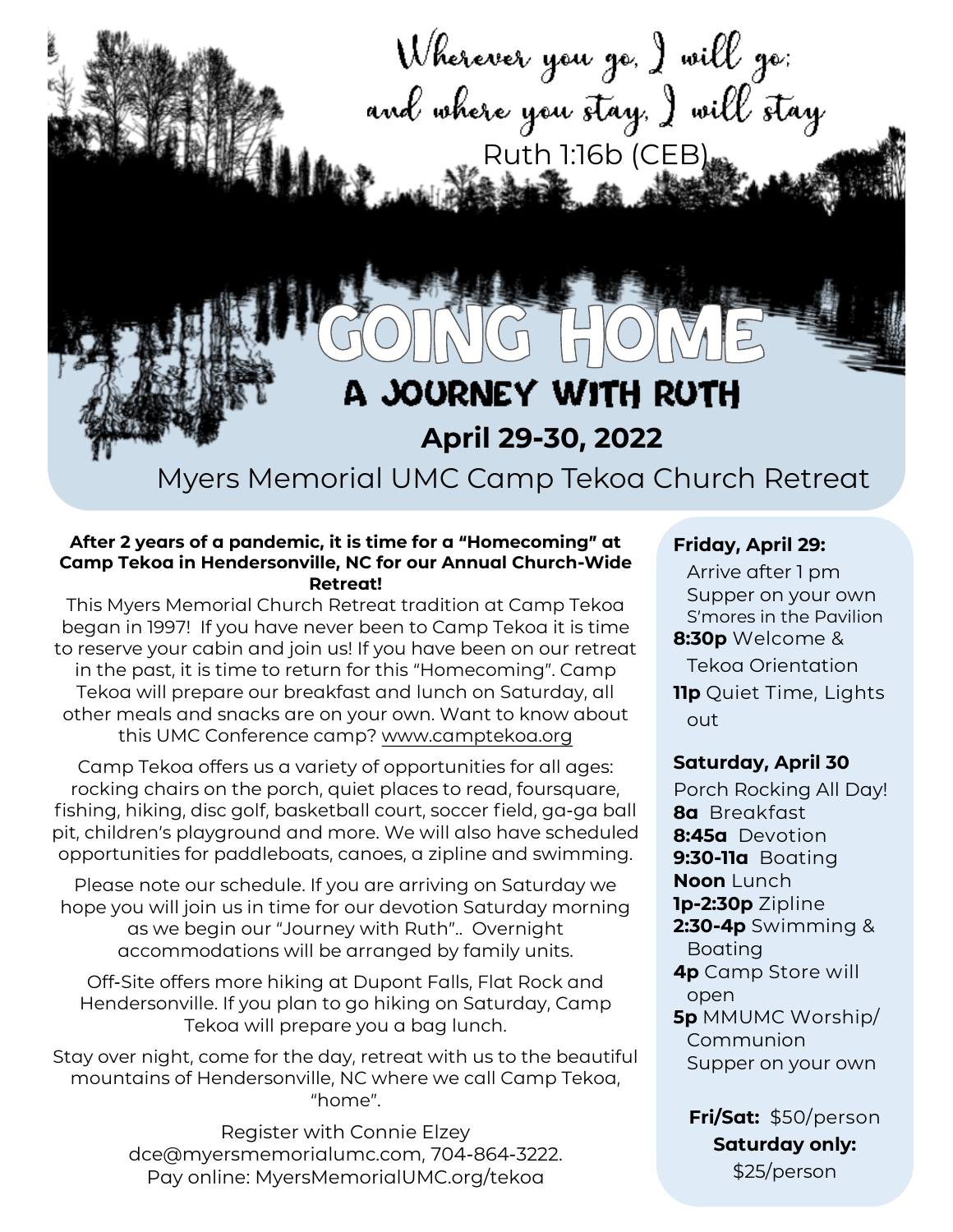# CALLING ALL GRADUATES

Are you celebrating a graduation soon? We want to celebrate our Myers family who have graduated this past fall or winter, or will be graduating this spring! We want to celebrate High School, College and Post Graduate graduations! If you have a child, or maybe it's you, to celebrate, please contact Tresca McSwain (thmcswain@gmail.com) with all the details. We will be celebrating our Myers graduates on May 22.

# THE JOY CIRCLE MEETING

The Joy Circle will be meeting on Thursday, April 21 at 11:30a at *AmberJacks (4253 S. New Hope Rd, Gastonia)*. Contact Katrina Stroupe with any questions, kstroupe7@bellsouth.net; 704-824-9417.

# CHILDREN'S SUNDAY SCHOOL

We're digging into the Bible in One Year too! We're on a whirlwind journey from Genesis to Revelation! Children are discovering that they're a lot like people God has always loved and worked through! Children (preschool to 4th grades) gather each Sunday in the CFC at 10 for a brief time of music and movement before heading to their age level classes with some of the most amazing teachers! Children return to the CFC for pick up at 10:40a.

*Special Notes*: April 10th is our Easter Egg Hunt! Gather in the CFC parking lot at 10a with your Easter Baskets! We will have Sunday School on Easter Sunday, April 17, to hear the best good news there is  $\sim$  Christ has Risen!!

# PALM SUNDAY EGG HUNT

The Myers Children's Annual Egg Hunt for toddlers through 4th graders will be Sunday, April 10 at 10a. Please gather in the CFC parking lot that will be blocked off to traffic. If inclement weather, we will gather in the CFC. Don't forget to bring any coins you have collected during Lent for the Mission Offering. And don't forget your Easter Basket.

#### THOSE EGGS HAVE MONEY!

The Myers Outreach & Witness Committee has hidden \$300 in Myers Mission Money in the Children's Easter Eggs this year! When the children find this money in their eggs, they are encouraged to spend it in one of the 3 collection containers to benefit the Myers Sandwich Brigade, The Loray Girls Home, or Holy Angels. Once the children have spoken with their Mission Money, the Outreach Committee will write the checks! Any money collected from the Lenten Coin Collection will also go to one of these designated ministries.

#### HOLY CHARACTER SERMON SERIES

We're deep getting into the Old Testament and beginning April 24, we'll begin a new sermon series: Holy Character. We'll explore various 'characters' and what they teach us about God and ourselves as we are introduced to Joshua, Ruth, Samuel, David, Solomon, Josiah, Jehosephat, Ezra, Nehemiah and Esther. Join us and don't forget your Bible!

# **Myers by the Numbers**

#### WWW.MYERSMEMORIALUMC.ORG/GIVE

| as of 3/28/22                                     | Feb. 27                |            | Ash Wed. | March 6   |            | March 13  |                | March 20        |                  |
|---------------------------------------------------|------------------------|------------|----------|-----------|------------|-----------|----------------|-----------------|------------------|
| Offering                                          | \$12,938               |            |          | \$23,147  |            | \$7,147   |                | \$11,404        |                  |
| In-Person Attendance                              | 9am<br>$\overline{40}$ | 11am<br>86 | 125      | 9am<br>33 | 11am<br>96 | 9am<br>57 | $\frac{11}{6}$ | 3 <sub>46</sub> | $11$ am<br>$106$ |
| Facebook Engagements<br>(comments, likes, shares) | 30                     |            | 27       | 17        | 15         | 5         | 15             | 19              |                  |
| <b>Estimated People Reached</b><br>via Facebook   | 330                    | 184        | 291      | 393       | 147        | 413       | 374            | 319             | 164              |
| YouTube Views                                     |                        | 35         | 17       | 38        | 36         | 55        |                | 17              | 30               |
| Views via Website/Email Link                      | 28                     | 42         |          | 19        | 62         | 33        | 63             | 26              | 38               |
|                                                   |                        |            |          |           |            |           |                |                 |                  |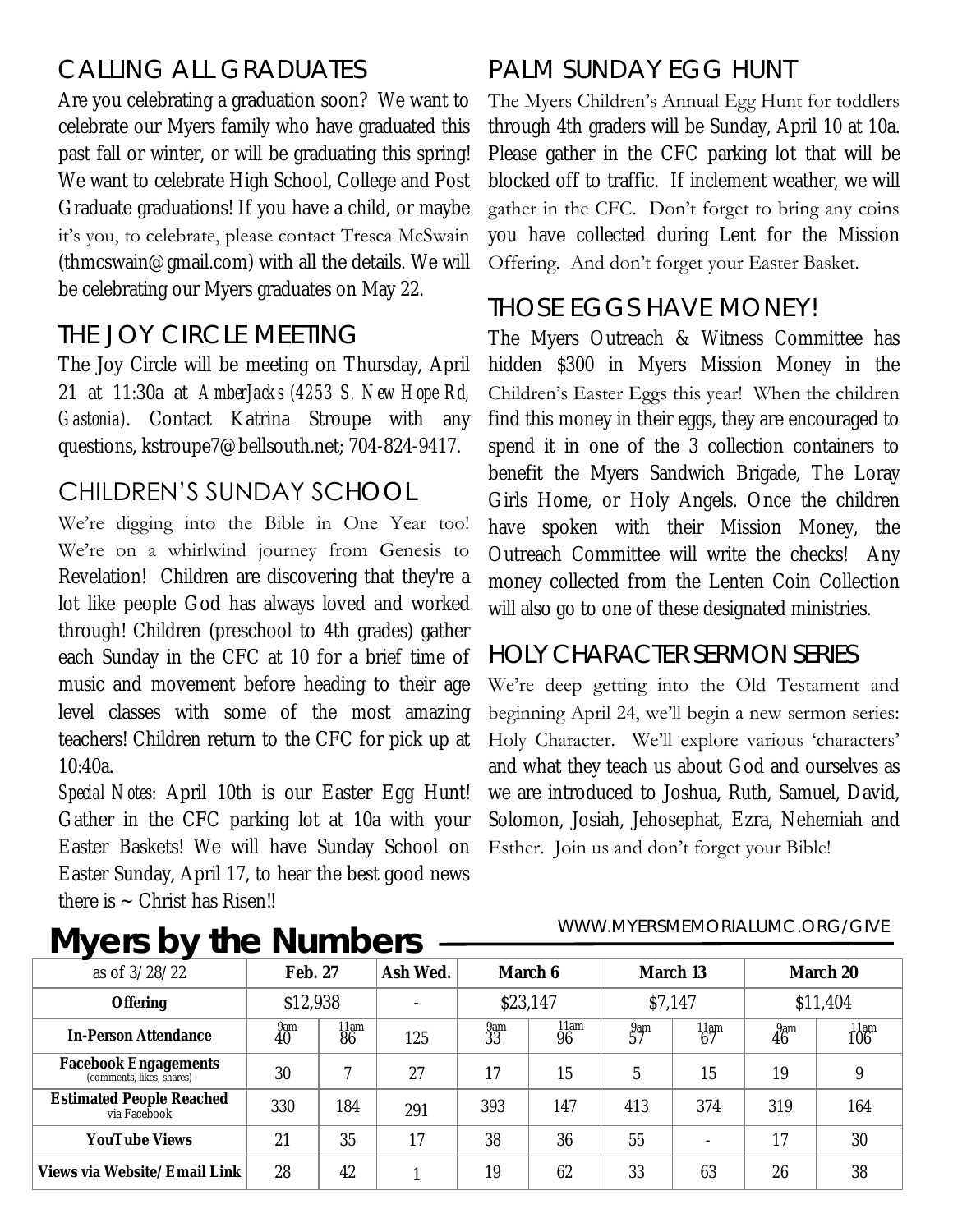# MYERS YOUTH & INXBETWEEN SUNDAY MORNINGS

Meet Downstairs each Sunday morning at 10am for Sunday School! InXbetweens (5th & 6th graders) meet in the classroom while the Youth (7th-12th graders, meet in the Lounge. If you have questions about any of the ministries with the 5th-12th graders at Myers Memorial UMC, please contact Tresca McSwain, director of Youth & Young Adults (thmcswain@gmail.com, 704- 477-7447)

# MYERS YOUTH & INXBETWEEN SUNDAY EVENINGS

- **April 3:** Body, Mind & Soul concludes this week with separate programming as we continue to find ways to care for ourselves and our friends.
- April 10: EGGstravaganza! It's going to be an EGGcelent EGGventure! The fun starts in the Youth Lounge.
- **April 17:** It's Easter! Celebrate at 7a, 9a or 11a in worship. No evening activities.
- **April 24:** Family Night at the Honey Hunters Baseball Game! Game is at 4:15p. Claim your \$9 tickets soon by contacting Tresca. All Everyone is welcome to attend. Youth & IXBs can attend with or with out their families under the supervision of our awesome volunteers. Tickets are limited!

# COINS CHANGING THE WORLD

Since Ash Wednesday we've been counting our blessings then counting our coins and now it's time combine our coins to change the world. On Palm Sunday, April 10th, please stop by the Outreach Table located in the Narthex to deposit your coins in one of three containers (or divide it up as you wish) to benefit the Myers Sandwich Brigade, The Loray Girls Home, and children's choice: Holy Angels.